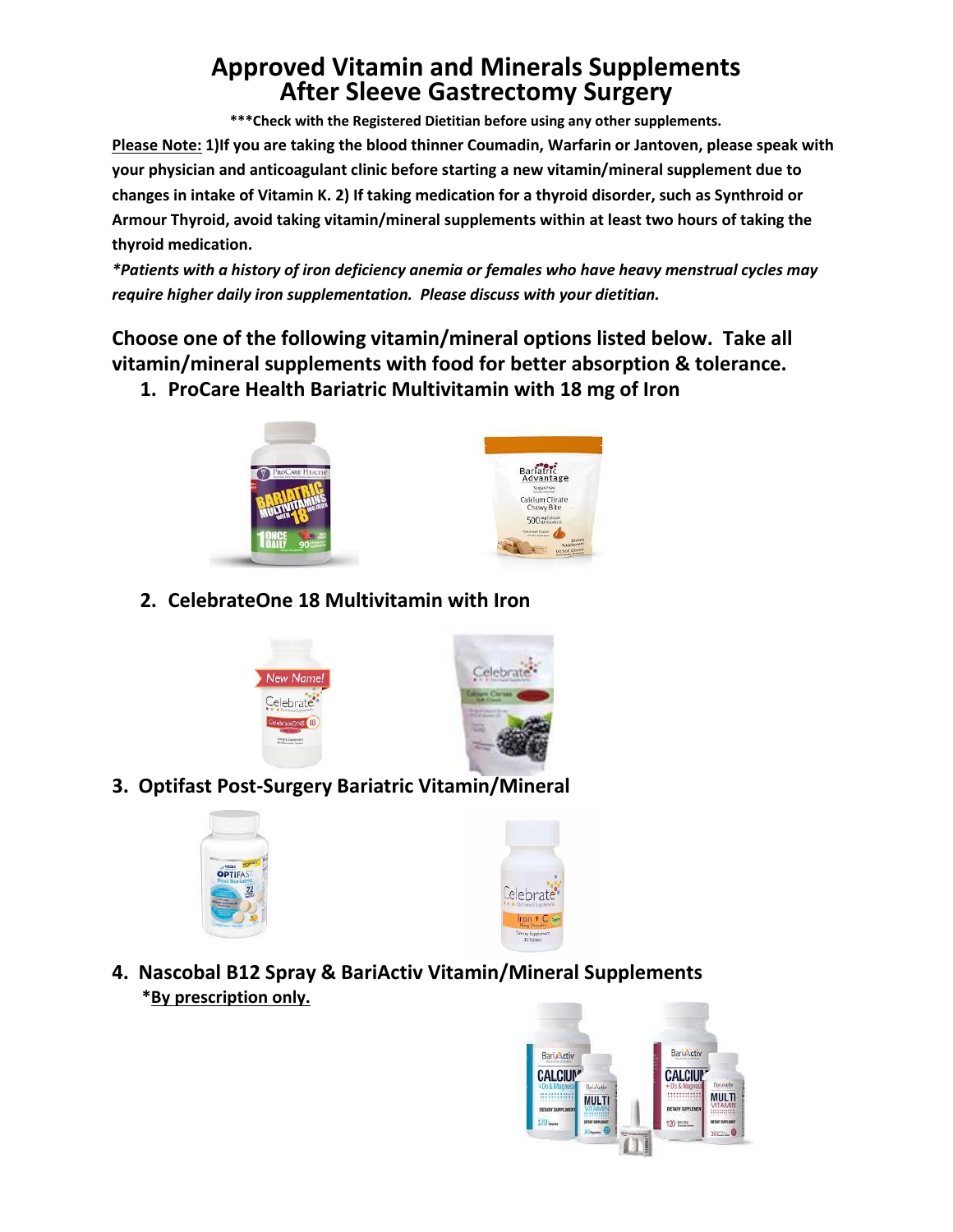# **\*Affordable and Easy Option!**

# **1. ProCare Health Bariatric Multivitamin with 18 mg of Iron (Chewable):**

**Purchase 2 items: 1.** ProCare Health Bariatric Chewable MVI (Contains 18 mg of iron)

**2.** Chewable, liquid or powder Calcium Citrate

### **1. ProCare Health Bariatric Multivitamin with 18 mg of Iron (Fruit Punch) 1 chewable tablet daily**

**To Purchase:** [www.procarenow.com](http://www.procarenow.com/) or call 877-822-5808

# **2. Chewable OR Liquid Calcium Citrate Options:**

**Dose depends on amount of calcium per serving: Take 500- 600 mg of calcium 2 times per day.**

- Celebrate Calcium Plus (500 mg) **Take 1 tablet 2 times per day.**
- Celebrate Calcium Soft Chews (500 mg) **Take 1 chew 2 times per day**.

**To Purchase:** [www.celebratevitamins.com](http://www.celebratevitamins.com/) or call 1-877-424-1953

- Bariatric Advantage Calcium Citrate Chewy Bites (500 mg) **Take 1 chewy bite 2 times per day. To Purchase:** [www.bariatricadvantage.com](http://www.bariatricadvantage.com/) or call 1-800-898-6888
- Nature's Way Calcium & Vitamin D3 Liquid (formerly Wellesse brand) **Take 1 tablespoon 2 times per day. To purchase:** Participating Walmart locations or www.store.bariatricpal.com
- **Solgar Calcium Citrate Liquid** Take 1 tablespoon 2 times per day. **To Purchase:** Available at local Vitamin Shoppe or [www.vitaminshoppe.com](http://www.vitaminshoppe.com/) **\*Ordering information available for other chewable, liquid, or powder calcium citrate supplements. Please ask dietitian.**

#### **Suggested schedule for taking ProCare Health Bariatric MVI:**

| <b>Breakfast:</b> | ProCare Bariatric Chewable Multivitamin (18 mg of Iron) | 1 tablet |
|-------------------|---------------------------------------------------------|----------|
| Lunch:            | Calcium Citrate 500 mg Calcium Citrate chews            | 1 tablet |
| Dinner:           | Calcium Citrate 500 mg Calcium Citrate chews            | 1 tablet |

\*If Vitamin D3 was prescribed by your physician, please discuss continued Vitamin D supplementation with clinic physician or dietitian.

\* The multivitamin and calcium supplements are also available through other on-line companies and pharmacies.



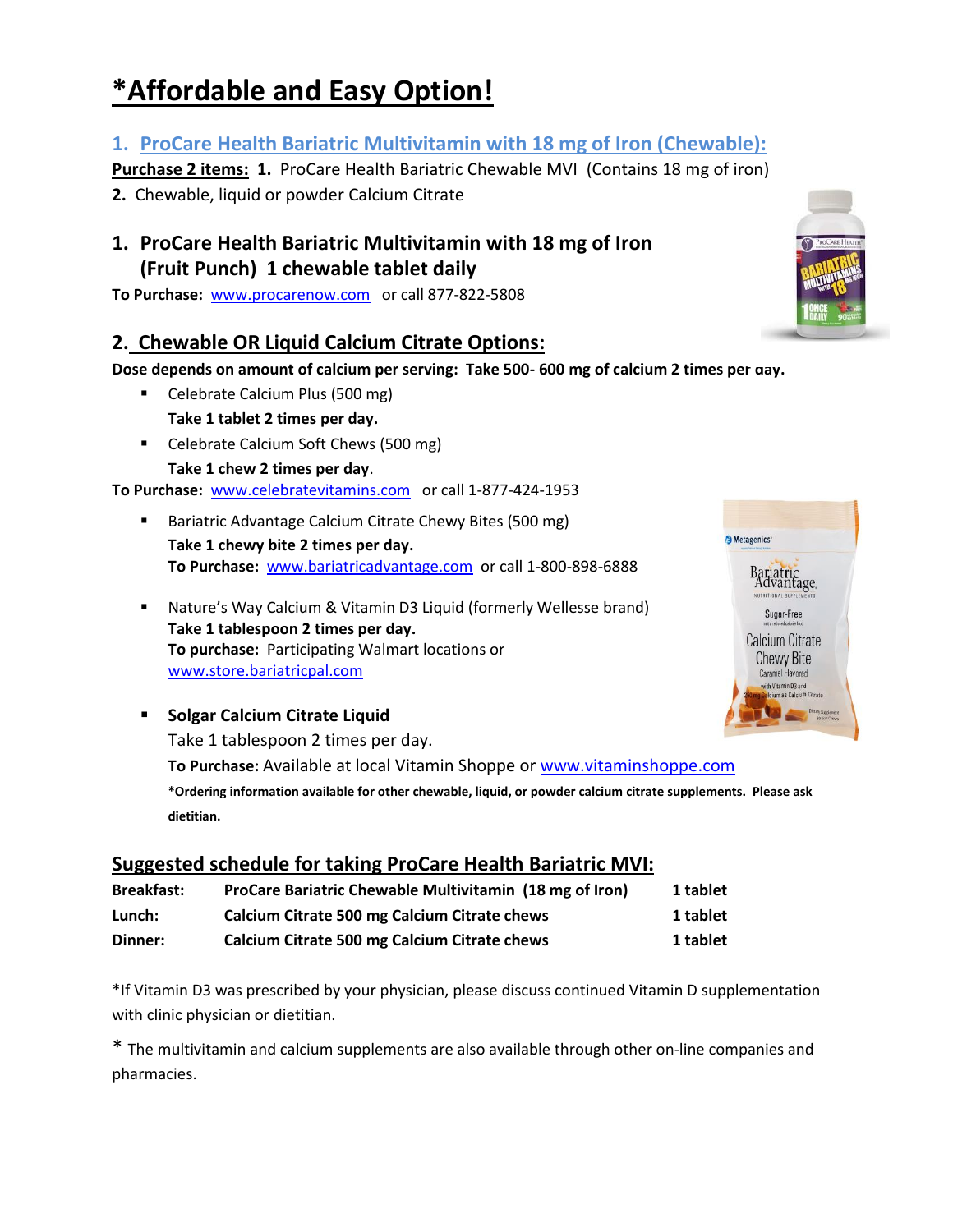#### **2. CelebrateOne 18 Multivitamin with Iron:**

**Purchase 2 items: 1.** CelebrateOne 18 Multivitamin With Iron & **2**. Calcium Citrate

#### 1. **CelebrateOne 18 Multivitamin With Iron (Black Cherry)**

Take 1 chewable tablet daily

#### **2. Chewable OR Liquid Calcium Citrate Options:**

**Dose depends on amount of calcium per serving: Take 500- 600 mg of calcium 2 times per day.**

- Celebrate Calcium Plus (500 mg) **Take 1 tablet 2 times per day.**
- Celebrate Calcium Soft Chews (500 mg) **Take 1 chew 2 times per day**. **To Purchase:** [www.celebratevitamins.com](http://www.celebratevitamins.com/) or call 1-877-424-1953
- **Bariatric Advantage Calcium Citrate Chewy Bites (500 mg) Take 1 chewy bite 2 times per day. To Purchase:** [www.bariatricadvantage.com](http://www.bariatricadvantage.com/) or call 1-800-898-6888
- Nature's Way Calcium & Vitamin D3 Liquid (formerly Wellesse brand) **Take 1 tablespoon 2 times per day. To purchase:** www.store.bariatricpal.com



New Name.

**Solgar Calcium Citrate Liquid** Take 1 tablespoon 2 times per day. **To Purchase:** Available at local Vitamin Shoppe or [www.vitaminshoppe.com](http://www.vitaminshoppe.com/) **\*Ordering information available for other chewable, liquid, or powder calcium citrate supplements. Please ask your dietitian.**

\*If Vitamin D3 was prescribed by your physician, please discuss continued Vitamin D supplementation with your dietitian.

#### **Suggested schedule for taking Celebrate supplements:**

|         | Breakfast: CelebrateOne Chewable Multivitamin (18 mg of Iron) | 1 Tablet |
|---------|---------------------------------------------------------------|----------|
| Lunch:  | Calcium Citrate 500 mg chews                                  | 1 Tablet |
| Dinner: | Calcium Citrate 500 mg chews                                  | 1 Tablet |

**To Purchase:** Celebrate Vitamins: www.celebratevitamins.com or call 1-877-424-1953; The multivitamin and calcium supplements are available through other on-line companies and pharmacies.

\*If you are having difficulty purchasing your vitamin/mineral supplements, please check out Celebrate Assistance Program. To apply for the Celebrate Supplement Assistance program, please go to <https://celebratevitamins.com/pages/assist> .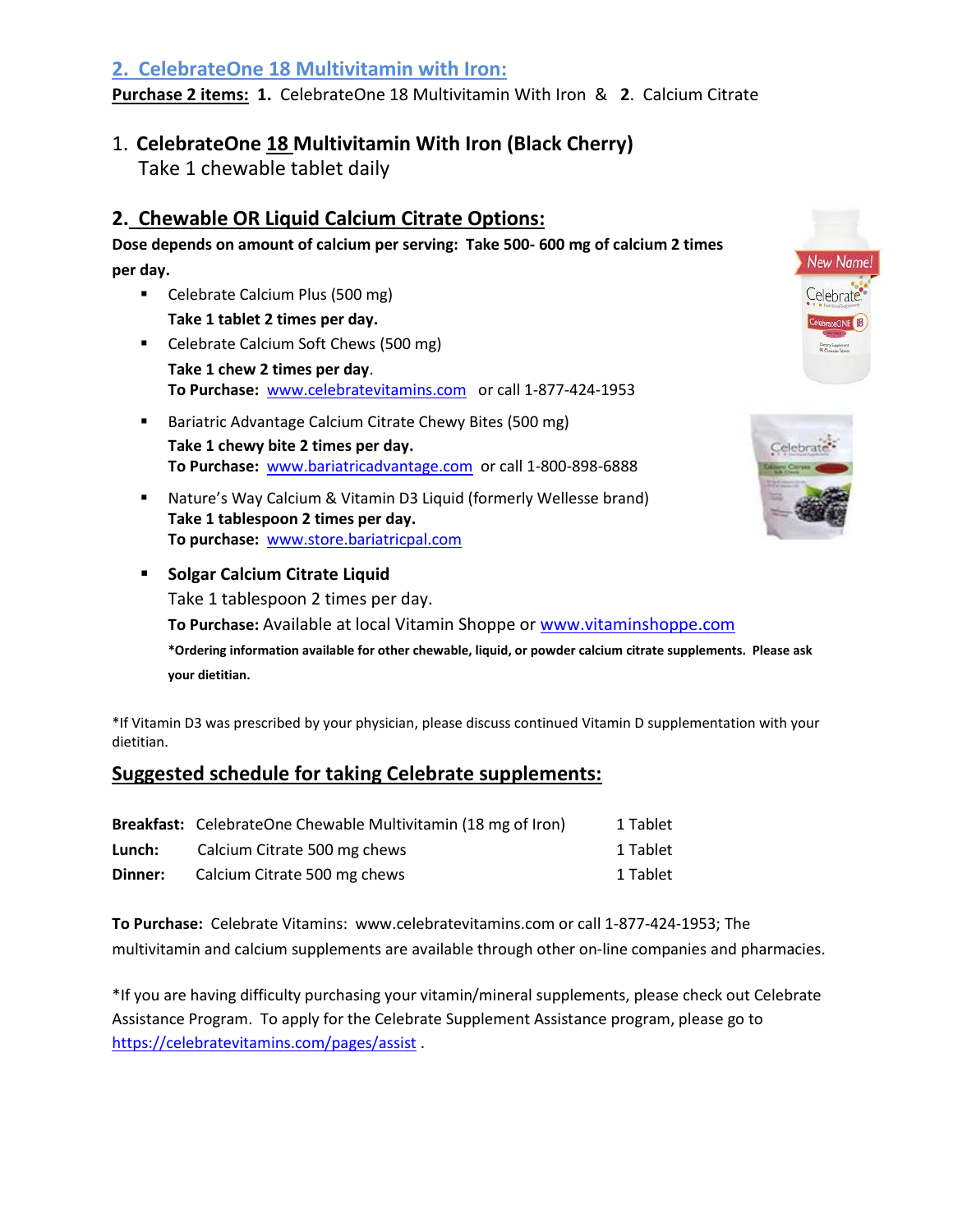#### **3. Optifast Post Bariatric Chewable Vitamin/Mineral Supplement**

**Purchase 2 items: 1. Optifast Post Bariatric Chewable Vitamin/Mineral:** 1 tablet 4 times per day  **2. Iron 18** mg of iron daily

#### **Suggested schedule for taking Optifast Post Bariatric supplements:**

| <b>Breakfast:</b> | <b>Optifast Post Bariatric Chewable Vitamin/Mineral</b> | 1 tablet |
|-------------------|---------------------------------------------------------|----------|
| Snack:            | Iron supplement                                         |          |
| Lunch:            | <b>Optifast Post Bariatric Chewable Vitamin/Mineral</b> | 1 tablet |
| Dinner:           | <b>Optifast Post Bariatric Chewable Vitamin/Mineral</b> | 1 tablet |
| <b>Bedtime:</b>   | <b>Optifast Post Bariatric Chewable Vitamin/Mineral</b> | 1 tablet |



#### **Special Instructions:**

- 1. The supplement is better tolerated when it is taken with food.
- 2. The Optifast Post Bariatric Chewable Vitamin/Mineral needs to be separated from the iron supplement by 2 hours.
- 3. Do not take a calcium rich food with the Optifast Post Bariatric Chewable Vitamin/Mineral

#### **To Purchase Optifast:** Available In-Store at Deaconess Family Pharmacy.

Available on-line: [www.NestleNutritionStore.com](http://www.nestlenutritionstore.com/) or call 1-800-422-2752. Optifast is also available online through other online companies and pharmacies.

# **Choose Your Iron Supplement to take in addition to the Optifast Post Bariatric MVI**

#### **1. Celebrate Iron Supplementation**

Celebrate iron 18 mg Plus C (tangerine/chewable)-take one supplement 2 times a day OR **To Purchase:** [www.celebratevitamins.com](http://www.celebratevitamins.com/) or call 1-877-424-1953

#### **2. Bariatric Advantage Iron Supplementation:**

Bariatric Advantage Iron 18 mg with C (chewable iron-strawberry flavor) OR **To Purchase:** [www.bariatricadvantage.com](http://www.bariatricadvantage.com/) or call 1-800-898-6888

#### **3. Liquid Iron:**

1. Ferrets IPS Liquid Iron 40 mg per Tablespoon-1/2 Tablespoon daily OR

- **To purchase:** [www.Pharmicsvitamins.com](http://www.pharmicsvitamins.com/) or call 801-966-4138
- 2. Nature Ways Liquid Iron 18 mg-1 Tablespoon daily

**To purchase:** [www.store.bariatricpal.com](http://www.store.bariatricpal.com/) or call 855-957-2725

\*These iron supplements are also available on-line through other on-line companies and pharmacies.